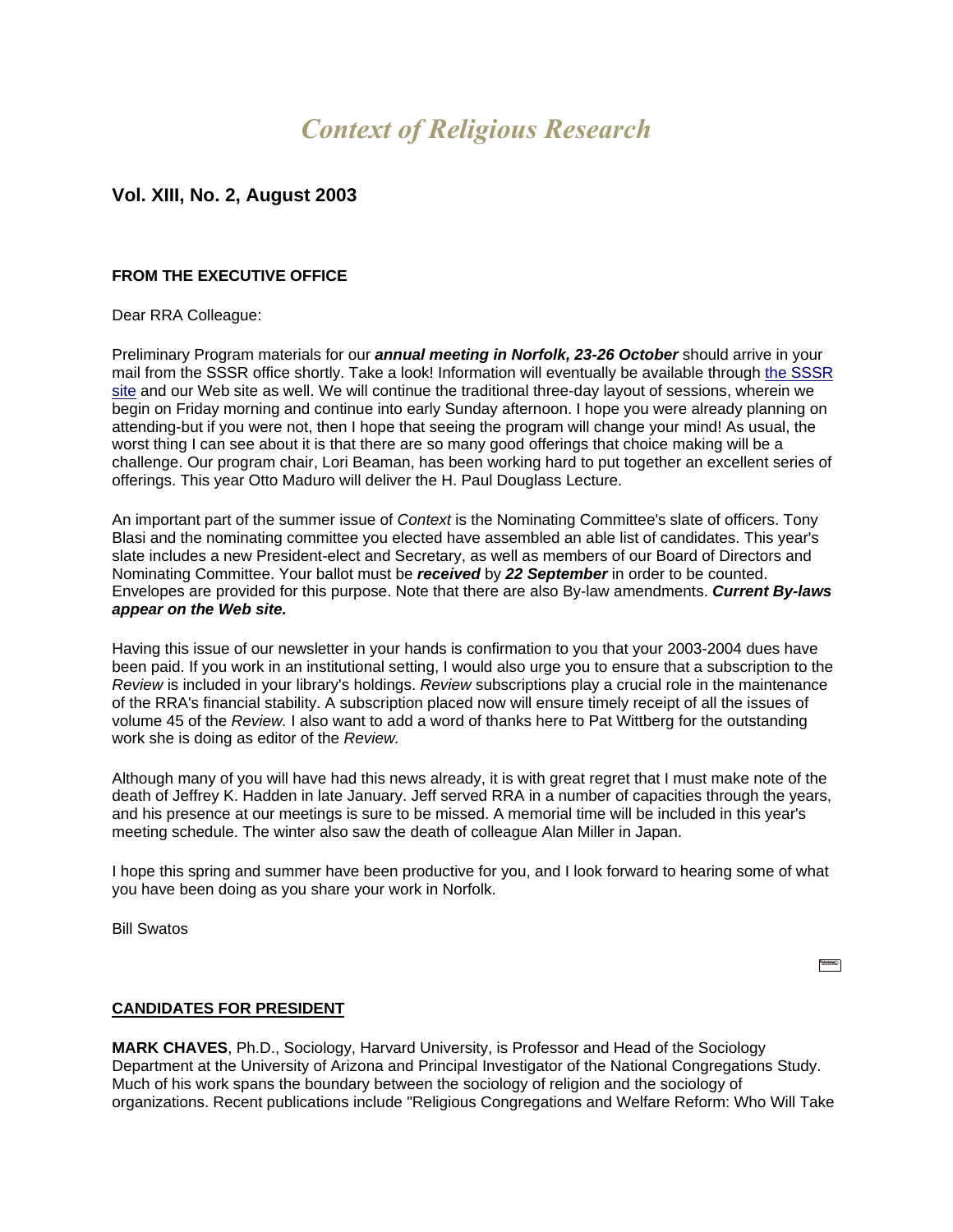Advantage of 'Charitable Choice'?" (*American Sociological Review,* December 1999), "Congregations and Social Services: What They Do, How They Do It, and With Whom" (with William Tsitsos, *Nonprofit and Voluntary Sector Quarterly,* December 2001), "Religious Organizations: Data Resources and Research Opportunities" (*American Behavioral Scientist,* June 2002), and "Abiding Faith" (*Contexts*, Summer 2002). His new book, *Congregations in America,* will be published in winter 2004 by Harvard University Press. He has served on RRA's Board of Directors (1997-99), and he was SSSR Program Chair in 2001.

**DAN OLSON**, Ph.D., Sociology, University of Chicago, is Professor of Sociology at Indiana University South Bend. Previously he was a research fellow at the Center for Social and Religious Research, Hartford Seminary (1987-89) and the Center for the Study of American Religion, Princeton University (1992-93). He has published articles in the *American Sociological Review, Social Forces, JSSR, RRR, SA,* and *Christian Century,* and several edited books on such topics as congregations (church friendship networks, financial giving, growth/decline), tensions among Protestant denominational leaders, US religion and politics, secularization, and most recently the effects of geographic religious context (especially pluralism) on religious commitment (vita and abstracts at [www.iusb.edu/~dolson\)](http://www.iusb.edu/~dolson). He has served as a board member for RRA (1996-99), ASR (1997-2000), the ASA Section on the Sociology of Religion (2002-4), and was secretary of RRA (2000-2001). Additionally, he served on the RRA Awards Committee (1995-97; chair 1996); the RRA Nominating Committee (1994-95), the SSSR Distinguished Article Award Committee (1998-99), and the ASA Section on Sociology of Religion Student Paper Award Committee (2003).

# **CANDIDATES FOR SECRETARY**

**ROBERT BECKLEY**, Ph.D., Sociology, American University, is Professor of Sociology and Program Director of Sociology at West Texas A&M University. He is co-author of *The Continuing Challenge of AIDS: Pastors' Responses to Patients, Families, and Friends* (2002) and co-author of *Religion in Contemporary Society* (1977, 81, 94), as well as author or co-author of three book chapters, five journal articles, eighty scholarly papers, and three evaluation research projects. Bob has served as a review for both *RRR* and *JSSR*, as Program Chair of RRA for the 2001 Annual Meeting, and as President of the Southwestern Sociological Association, 1998-99. He remains on that association's executive committee. Bob also recently served as president of his university's Foundation Board. He is a past president of the Samaritan Pastoral Counseling Center Board, and has been on several boards of social service agencies.

**KEITH A. ROBERTS**, Ph.D., Sociology, Boston University, is Professor of Sociology at Hanover College in Indiana. His most recent work has been on religion and nationalism in Wales. He is author of the textbook *Religion in Sociological Perspective* now in its 4th edition (Wadsworth, 2003). Keith has published extensively on college teaching, including *Writing in the Undergraduate Sociology Curriculum: A Guide for Teachers* (2002). He serves as an ASA external curriculum consultant for sociology departments and has received teaching awards at local, regional, and national levels, most recently receiving the Hans O. Mauksch Award for Distinguished Contributions to Teaching of Sociology from ASA's Section on Teaching and Learning. He has served on the Nominating Committee of RRA (one year as chair) and has held various offices in ASA and other professional organizations.

# **CANDIDATES FOR BOARD OF DIRECTORS**

**MICHAEL CIESLAK** is Director of Research and Planning for the Rockford (Illinois) Catholic Diocese, where he is responsible for projects dealing with strategic planning, research, evaluation, and parish development. In 1997 he designed and implemented a comprehensive planning process which involved 105 diocesan parishes and 300 trained volunteers in creating pastoral plans for each parish in response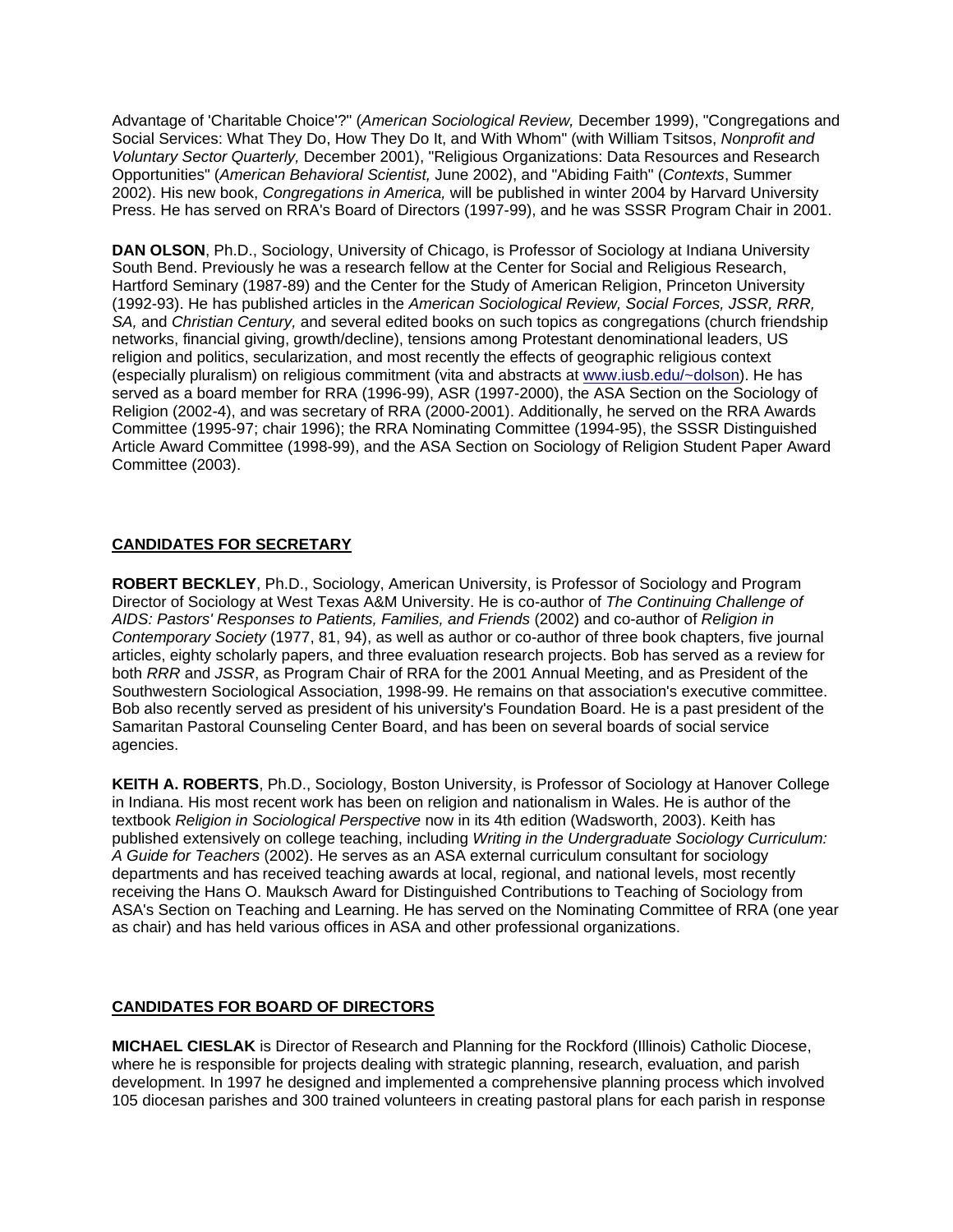to 55,000 parishioner evaluations. He serves as the chair of the Catholic Research Forum, an association of researchers and planners affiliated with the Conference for Pastoral Planning and Council Development. Mike has been published in the *RRR* and *Today's Parish,* and is author of a chapter entitled "The Consequences of Pastoral Leadership" in *The Parish Management Handbook,* forthcoming from Twenty-Third Publications.

**ADAIR T. LUMMIS**, Faculty Associate for Research at Hartford Seminary, has been engaged in full-time basic and applied research since receiving her Ph.D. in Sociology from Columbia University in 1979. In addition to research reports and many papers delivered, she has published several co-authored articles, several sole-authored book chapters, and five co-authored books, including *Clergy Women: An Uphill Calling* (1998) and *Defecting in Place: Women Claiming Responsibility for Their Own Spiritual Lives*  (1994). Recent research has been Web-published, including a monograph for Duke Divinity School: *What Lay People Want in Pastors: Answers from Lay Search Committee Chairs and Regional Judicatory Leaders* (2003). Adair has served as program chair for SSSR and held elected positions in the ASA Religion Section, ASR, and RRA.

**IDA J. SMITH-WILLIAMS** is currently Associate for Research and Information in the Office of Research and Information in the Office of Research Services, Presbyterian Church (USA), Louisville. She also currently serves as Database Manager for the US Congregational Life Survey, a Lilly-Endowment-funded project involving more than 2,000 congregations and their worshipers. Ida has an M.S. degree in sociology from the University of Louisville, where she specialized in statistics and SPSS. Before coming to PCUSA in 1988, she was a Research Analyst in the Department of Family Practice at the University of Louisville Medical School. She has published numerous articles in Presbyterian periodicals, contributed to most reports and other publications from the Office of Research Services, and made several presentations at annual RRA meetings. Ida has been a member of RRA for 15 years.

**CHARLES ZECH** is Professor of Economics at Villanova University, where he has taught since 1974. He received his Ph.D. from Notre Dame University. Chuck is the author or co-author of over 75 books and articles, including *Money Matters, Plain Talk About Churches and Money, Why Catholics Don't Give ... and What Can Be Done About It, The Parish Management Handbook,* and *Loving God, Being Church, Serving Others: Spiritual Formation for Lay Ministry.* He has served as a consultant to a number of US Catholic Parishes and is a member of the board of directors of ParishPay, an on-line service that helps church members in all denominations contribute to their churches through electronic withdrawals.

# **CANDIDATES FOR NOMINATING COMMITTEE**

**PERRY CUNNINGHAM** has worked as a Research Manager for the LDS Church since 1978. He received his Ph.D. from the University of Michigan and taught for several years in the School of Management at the University of Calgary. He has been affiliated with RRA and SSSR for over 20 years, and for the past seven years has been on the steering committee of the Faith Communities Today (FACT) project directed by the Hartford Institute of Religion Research.

**RALPH W. HOOD, JR.** is Professor of Psychology at the University of Tennessee at Chattanooga. He was one of the co-founders of the *International Journal for the Psychology of Religion* and is a past coeditor and book review editor of that journal. He is also past editor of the *JSSR* and is currently co-editor of the *Archiv für Religionpsychologie* and an elected member of the Internationale Gesellschaft für Religionpsychologie. He is a past president of the Division of Psychology of Religion of the American Psychological Association and received its William James Award for research in the psychology of religion. He has authored several books, including the widely used text *The Psychology of Religion: An Empirical Approach* (co-authored with Bernie Spilka, Bruce Hunsberger, and Richard Gorsuch), which has just been released in its 3rd edition. His major research interests are in the study of religious experience.